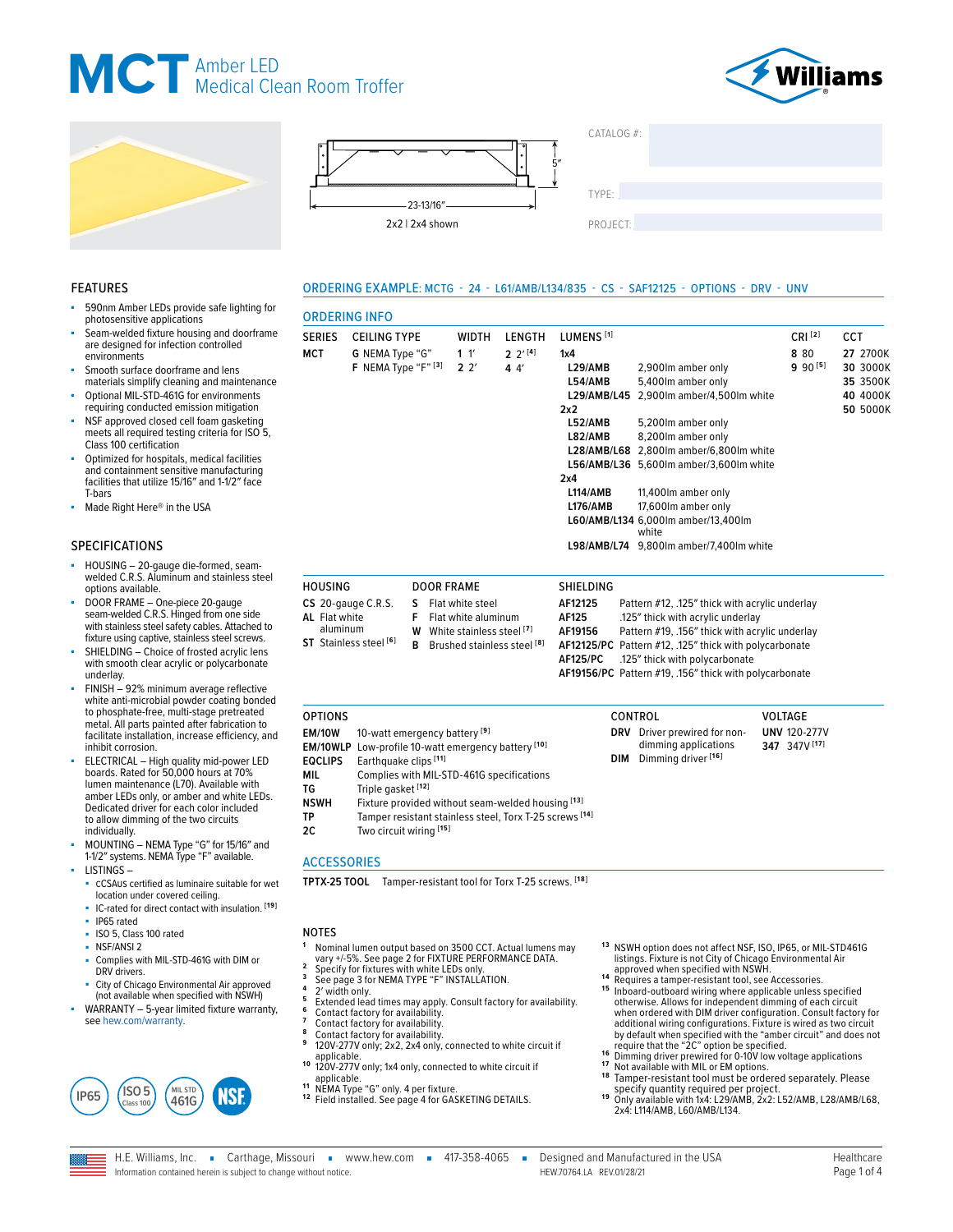## **MCT** Amber LED<br>
Medical Clean Room Troffer

#### <span id="page-1-0"></span>FIXTURE PERFORMANCE DATA

|                         | <b>AF12125 SHIELDING</b> |                |              |                         |              |              |                        | <b>AF125 SHIELDING</b> |                         |              |                        |
|-------------------------|--------------------------|----------------|--------------|-------------------------|--------------|--------------|------------------------|------------------------|-------------------------|--------------|------------------------|
|                         |                          | <b>WATTAGE</b> |              | <b>DELIVERED LUMENS</b> |              |              | <b>EFFICACY (Im/W)</b> |                        | <b>DELIVERED LUMENS</b> |              | <b>EFFICACY (Im/W)</b> |
|                         | <b>LED PACKAGE</b>       | <b>AMBER</b>   | <b>WHITE</b> | <b>AMBER</b>            | <b>WHITE</b> | <b>AMBER</b> | <b>WHITE</b>           | <b>AMBER</b>           | <b>WHITE</b>            | <b>AMBER</b> | <b>WHITE</b>           |
|                         |                          |                |              | <b>AMBER/WHITE</b>      |              |              |                        |                        | <b>AMBER/WHITE</b>      |              |                        |
| $\overline{\mathbf{x}}$ | L29/AMB/L45              | 31.7           | 39.1         | 2970                    | 4546         | 93.7         | 116.2                  | 2673                   | 4091                    | 84.3         | 104.6                  |
| 2x2                     | L28/AMB/L68              | 44.7           | 59.6         | 2787                    | 6859         | 62.3         | 115.1                  | 2506                   | 6166                    | 56.1         | 103.5                  |
|                         | L56/AMB/L36              | 86.9           | 33.3         | 5575                    | 3677         | 64.1         | 110.5                  | 5012                   | 3306                    | 57.6         | 99.4                   |
| 2x4                     | L60/AMB/L134             | 89.4           | 101.7        | 5850                    | 13496        | 65.4         | 132.7                  | 5259                   | 12133                   | 58.8         | 119.3                  |
|                         | L98/AMB/L74              | 108.1          | 62.4         | 9886                    | 7459         | 91.4         | 119.6                  | 8888                   | 6706                    | 82.2         | 107.5                  |
|                         |                          |                |              | <b>AMBER ONLY</b>       |              |              |                        |                        | <b>AMBER ONLY</b>       |              |                        |
| $\overline{\mathbf{z}}$ | L29/AMB                  | 32.3           |              | 2970                    |              | 91.9         |                        | 2670                   |                         | 82.6         |                        |
|                         | L54/AMB                  | 86.9           |              | 5437                    |              | 62.5         |                        | 4888                   | -                       | 56.2         |                        |
| 2x2                     | L52/AMB                  | 55.4           |              | 5210                    | -            | 94.0         | -                      | 4684                   | -                       | 84.5         |                        |
|                         | L82/AMB                  | 126.5          | -            | 8271                    | -            | 65.4         | -                      | 7436                   | -                       | 58.8         | -                      |
| 2x4                     | L114/AMB                 | 118.2          |              | 11542                   | -            | 97.6         | -                      | 10376                  | -                       | 87.8         |                        |
|                         | L176/AMB                 | 270.6          | -            | 17550                   | -            | 64.9         | -                      | 15777                  | -                       | 58.3         | -                      |

#### MULTIPLIER TABLES

|        | <b>COLOR TEMPERATURE</b> |                                    |  |  |  |
|--------|--------------------------|------------------------------------|--|--|--|
|        | <b>CCT</b>               | <b>CONVERSION</b><br><b>FACTOR</b> |  |  |  |
|        | 2700K                    | 0.97                               |  |  |  |
|        | 3000K                    | 0.99                               |  |  |  |
| 80 CRI | 3500K                    | 1.00                               |  |  |  |
|        | 4000K                    | 1.03                               |  |  |  |
|        | 5000K                    | 1.06                               |  |  |  |
|        |                          |                                    |  |  |  |
|        | 2700K                    | 0.80                               |  |  |  |
|        | 3000K                    | 0.82                               |  |  |  |
| 90 CRI | 3500K                    | 0.83                               |  |  |  |
|        | 4000K                    | 0.86                               |  |  |  |
|        | 5000K                    | 0.89                               |  |  |  |

Photometrics tested in accordance with IESNA LM-79. Results shown are based on 25°C ambient temperature.

■ Wattage shown is average for 120V through 277V input.<br>■ Results based on 3500K, 80 CRI, actual lumens may vary +/-5%

Use multiplier table to calculate additional options.

#### PHOTOMETRY

**MCTG-22-L56/AMB/L36/835-SAF12125 (Amber Only)** Total Luminaire Output: 5574 lumens; 86.9 Watts | Efficacy: 64.1 lm/W | 80 CRI; 3500K CCT



|                          | <b>VERTICAL ANGLE</b> | <b>HORIZONTAL ANGLE</b> |      |            | <b>ZONAL LUMENS</b> |
|--------------------------|-----------------------|-------------------------|------|------------|---------------------|
|                          |                       | 0°                      | 45°  | $90^\circ$ |                     |
|                          | 0                     | 2360                    | 2360 | 2360       |                     |
|                          | 5                     | 2390                    | 2335 | 2334       | 223                 |
|                          | 15                    | 2277                    | 2231 | 2236       | 632                 |
| CANDLEPOWER DISTRIBUTION | 25                    | 2056                    | 2019 | 2030       | 934                 |
|                          | 35                    | 1745                    | 1715 | 1727       | 1076                |
|                          | 45                    | 1352                    | 1333 | 1341       | 1031                |
|                          | 55                    | 934                     | 921  | 928        | 828                 |
|                          | 65                    | 548                     | 542  | 554        | 544                 |
|                          | 75                    | 233                     | 236  | 253        | 257                 |
|                          | 85                    | 33                      | 36   | 43         | 49                  |
|                          | 90                    |                         | 2    | 2          |                     |
|                          |                       |                         |      |            |                     |

| LUMEN SUMMARY | <b>ZONE</b> | <b>LUMENS</b> | % FIXTURE |
|---------------|-------------|---------------|-----------|
|               | $0 - 30$    | 1789          | 32        |
|               | $0 - 40$    | 2865          | 51        |
|               | $0 - 60$    | 4724          | 85        |
|               | $0 - 90$    | 5574          | 100       |
|               | - 180       | 5574          | 100       |

 $\overline{\phantom{a}}$ 

 $\overline{\phantom{0}}$ 

**MCTG-22-L56/AMB/L36/835-SAF12125 (White Only)** Total Luminaire Output: 3677 lumens; 33.3 Watts | Efficacy: 110.5 lm/W | 80 CRI; 3500K CCT



|                          | <b>VERTICAL ANGLE</b> | <b>HORIZONTAL ANGLE</b> | <b>ZONAL LUMENS</b> |            |     |
|--------------------------|-----------------------|-------------------------|---------------------|------------|-----|
|                          |                       | 0°                      | 45°                 | $90^\circ$ |     |
| CANDLEPOWER DISTRIBUTION | 0                     | 1635                    | 1635                | 1635       |     |
|                          | 5                     | 1631                    | 1629                | 1626       | 155 |
|                          | 15                    | 1559                    | 1565                | 1565       | 441 |
|                          | 25                    | 1415                    | 1434                | 1433       | 659 |
|                          | 35                    | 1188                    | 1218                | 1206       | 754 |
|                          | 45                    | 899                     | 896                 | 909        | 692 |
|                          | 55                    | 580                     | 569                 | 572        | 515 |
|                          | 65                    | 316                     | 299                 | 299        | 308 |
|                          | 75                    | 130                     | 112                 | 115        | 132 |
|                          | 85                    | 14                      | 8                   | 14         | 21  |
|                          | 90                    | 0                       | 0                   | 0          |     |
|                          |                       |                         |                     |            |     |

| LUMEN SUMMARY | <b>ZONE</b> | <b>LUMENS</b> | % FIXTURE |
|---------------|-------------|---------------|-----------|
|               | $0 - 30$    | 1255          | 34        |
|               | $0 - 40$    | 2009          | 55        |
|               | $0 - 60$    | 3215          | 88        |
|               | $0 - 90$    | 3677          | 100       |
|               | $0 - 180$   | 3677          | 100       |

**MCTG-24-L98/AMB/L74/835-SAF125 (Amber Only)** Total Luminaire Output: 8888 lumens; 108.1 Watts | Efficacy: 82.2 lm/W | 80 CRI; 3500K CCT



|                           | <b>VERTICAL ANGLE</b> | <b>HORIZONTAL ANGLE</b> | <b>ZONAL LUMENS</b> |            |      |
|---------------------------|-----------------------|-------------------------|---------------------|------------|------|
|                           |                       | 0°                      | 45°                 | $90^\circ$ |      |
|                           | 0                     | 3863                    | 3863                | 3863       |      |
| CAND LEPOWER DISTRIBUTION | 5                     | 3888                    | 3825                | 3820       | 364  |
|                           | 15                    | 3689                    | 3639                | 3639       | 1028 |
|                           | 25                    | 3326                    | 3276                | 3291       | 1514 |
|                           | 35                    | 2790                    | 2760                | 2782       | 1733 |
|                           | 45                    | 2168                    | 2145                | 2166       | 1662 |
|                           | 55                    | 1509                    | 1486                | 1497       | 1336 |
|                           | 65                    | 855                     | 852                 | 857        | 852  |
|                           | 75                    | 313                     | 321                 | 313        | 351  |
|                           | 85                    | 25                      | 25                  | 23         | 49   |
|                           | 90                    | 0                       | 0                   | 0          |      |

| LUMEN SUMMARY | <b>ZONE</b> | <b>LUMENS</b> | % FIXTURE |
|---------------|-------------|---------------|-----------|
|               | $0 - 30$    | 2906          | 33        |
|               | $0 - 40$    | 4639          | 52        |
|               | $0 - 60$    | 7636          | 86        |
|               | 0 - 90      | 8888          | 100       |
|               | $-180$      | 8888          | 100       |

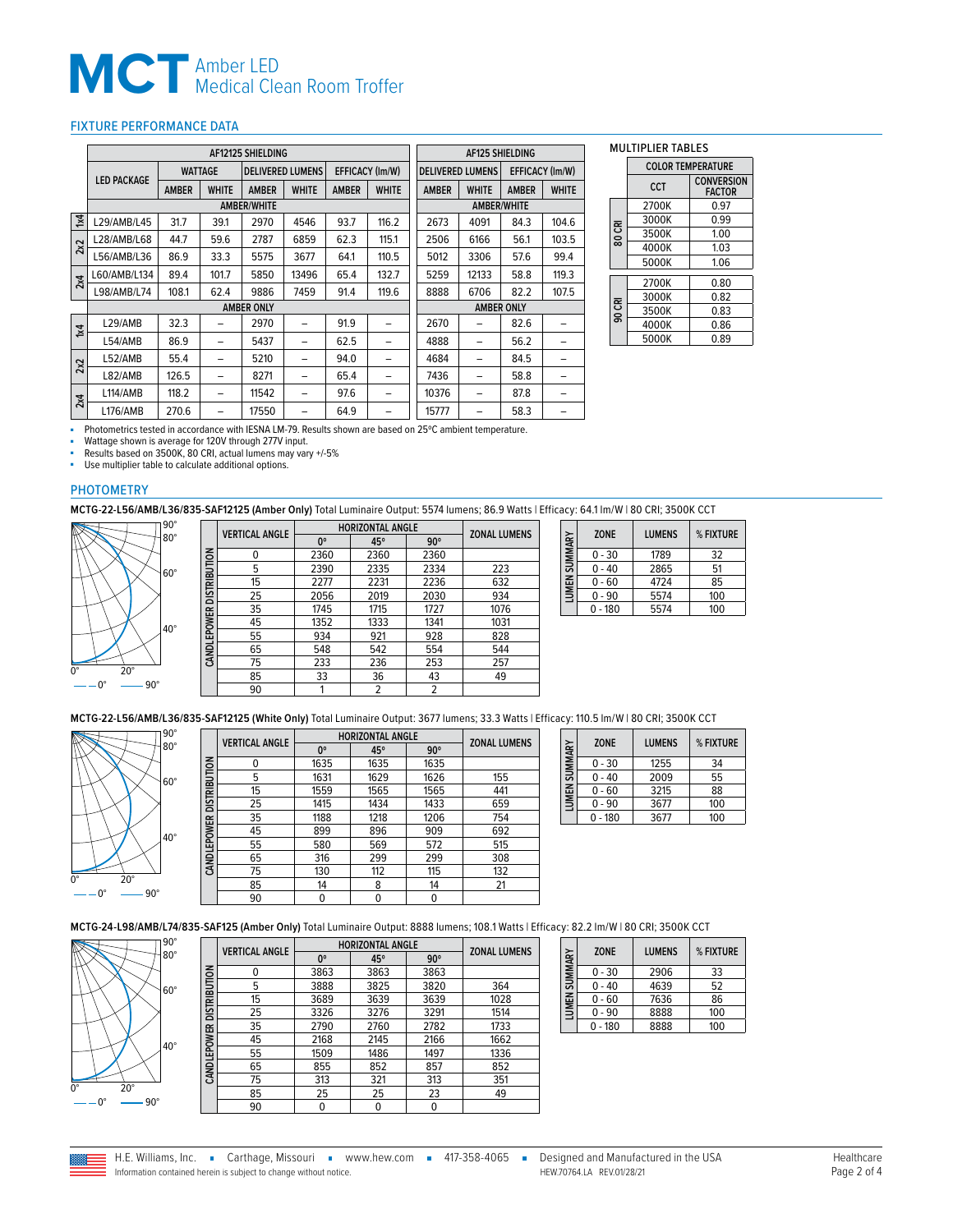## **MCT** Amber LED<br>
Medical Clean Room Troffer

### **MCTG-24-L98/AMB/L74/835-SAF125 (White Only)** Total Luminaire Output: 6706 lumens; 62.4 Watts | Efficacy: 107.5 lm/W | 80 CRI; 3500K CCT<br> **ADBIZONTAL ANGLE**



|                           | <b>VERTICAL ANGLE</b> |      | <b>HORIZONTAL ANGLE</b> |            | <b>ZONAL LUMENS</b> |
|---------------------------|-----------------------|------|-------------------------|------------|---------------------|
|                           |                       | 0°   | 45°                     | $90^\circ$ |                     |
|                           | 0                     | 2900 | 2900                    | 2900       |                     |
|                           | 5                     | 2911 | 2878                    | 2869       | 274                 |
| CAND LEPOWER DISTRIBUTION | 15                    | 2775 | 2742                    | 2733       | 775                 |
|                           | 25                    | 2509 | 2480                    | 2469       | 1142                |
|                           | 35                    | 2130 | 2093                    | 2065       | 1309                |
|                           | 45                    | 1662 | 1609                    | 1591       | 1251                |
|                           | 55                    | 1154 | 1126                    | 1091       | 1005                |
|                           | 65                    | 687  | 644                     | 613        | 644                 |
|                           | 75                    | 252  | 246                     | 231        | 269                 |
|                           | 85                    | 18   | 20                      | 17         | 37                  |
|                           | 90                    | 0    |                         | 0          |                     |

2x2

| LUMEN SUMMARY | <b>ZONE</b> | <b>LUMENS</b> | % FIXTURE |
|---------------|-------------|---------------|-----------|
|               | $0 - 30$    | 2191          | 33        |
|               | $0 - 40$    | 3500          | 52        |
|               | $0 - 60$    | 5756          | 86        |
|               | $0 - 90$    | 6706          | 100       |
|               | - 180       | 6706          | 100       |

#### FIXTURE DETAILS

#### 1x4







Recommended Ceiling Opening: 10-7/8″ x 46-3/4″







#### <span id="page-2-0"></span>NEMA TYPE "F" INSTALLATION



For continuous row mounting, add 47-13/16″ for each additional fixture to obtain ceiling opening. 3/4″ between end plates.

#### AMBER LED DETAILS